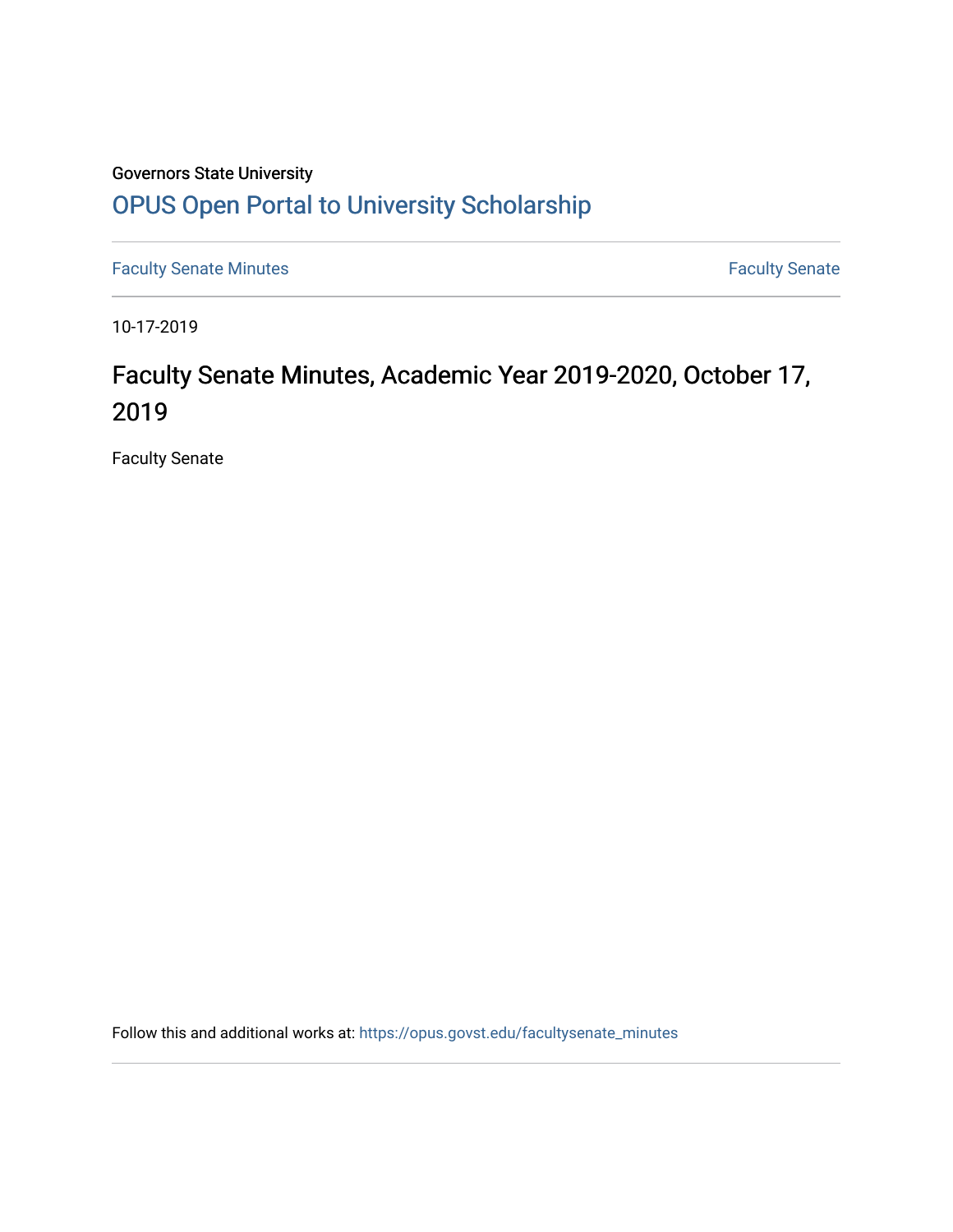### **Governors State University Faculty Senate October 17, 2019, 1:00 PM, Hall of Honors Minutes**

#### **Senators in Attendance:**

| X                         | P. Mohanty (AL/COB)                      | X | K. Morris (CAS)*     | X | S. Cervantes (COE)     |
|---------------------------|------------------------------------------|---|----------------------|---|------------------------|
| X                         | A Vujaklija (AL/COE)*                    | X | T. Gsell (CAS)       |   | M. Cummings (COE)      |
| X                         | D. Golland (AL/CAS)*                     | X | C. White (CAS)       | X | C. Tymkow $(CHHS)^*$   |
| $\boldsymbol{\mathrm{X}}$ | K. Boland-Prom <sup>*</sup><br>(AL/CHHS) | X | C. Vanderpool (COB)* | X | M. Zell (CHHS)*        |
| X                         | S. Wagner (AL/COB)                       | X | A. Keane (COB)*      | X | G. Grumbach (CHHS)     |
| X                         | J. Goode $(CAS)^*$                       | X | W. Kresse (COB)*     | X | S. Spencer (CHHS)*     |
| X                         | C. Tweddle (CAS)                         | X | J. Klomes (COE)      | X | L. Geller $(UL)^*$     |
|                           | D. Cortese (CAS)                         | X | S. Patrick (COE)     | X | S. Comer (Unit B/CHHS) |
| X                         | P. Guimond (CAS)                         | X | A. Cipra (COE)       |   |                        |

**\*** 2018-19 Faculty Senate Executive Committee, Standing Committee Chairs

*Others Present*: R. Muhammad, K. Russell, S. Estep, R. Johnsen, E. Cada, D. Rhea, M. Cooney, A. Thompson

- I. Call to Order. Golland called the meeting to order at 1:01 p.m.
- II. Approval of Agenda (Golland). Motion to approve agenda made and seconded. Motion carries.
- III. External Reports
	- A. University Administration (Cada/Vujaklija/Cooney)
		- Reminder about Campus Symposium (Cada).
		- Report on Illinois Equity and Attainment Project (Vujaklija/Cooney).
		- Congratulations to Provost's Office for negotiating contract (Boland-Prom).
	- B. University Professionals of Illinois (Estep/Wagner/Comer)
		- Report on new contract reached by UPI and the GSU administration on Tuesday, October 15, 2019.
			- o UPI is making presentations at noon and 3 p.m. today.
			- o A draft of the new contract terms will be sent out shortly.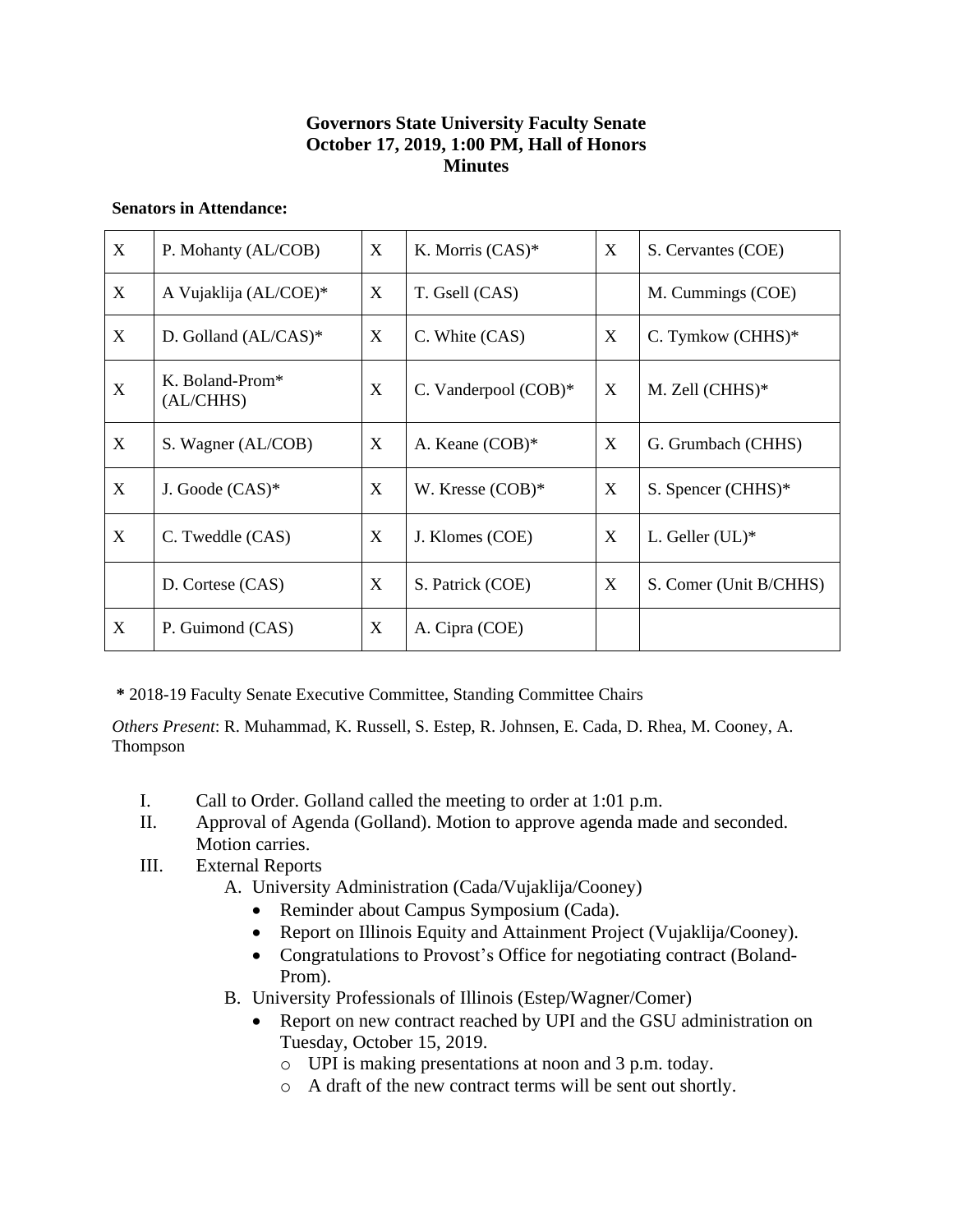- o UPI is hopeful that ratification will be completed by faculty before next BOT meeting on 11/15/2019.
- C. Student Senate (Russell)
	- Report on last Student Senate meeting:
		- o FAFSA/MAP Grant priority deadline in December.
		- o Collaboration with Center for Junior Year.
		- o Programming ideas to meet local politicians.
		- o Continue to register people to vote.
		- o Common hour grant for clubs.
		- o Homecoming events were overviewed
	- Report on new business for Student Senate:
		- o University policies will be reviewed.
		- o A few senate positions remain open, though there are now 13 senators (up from 3).
		- o Russell will be meeting today with Dean of Students on student complaints about café hours.
		- o Student senators will be attending Homecoming events to meet students.
	- Discussion regarding whether the Auxiliary Services Advisory Committee will be meeting.
	- Thanks to Vice President of the Student Senate for student involvement in union negotiations (Estep).
- IV. Presentation: Center for the Junior Year and Honors Program (Rhea)
	- Report on the Honors Program and the Center for the Junior Year.
		- o Provided materials regarding each program to the Faculty Senate in the packet.
		- o Faculty engagement, which leads to these programs thriving, greatly encouraged.
	- Discussion held on Honors Program and Center for Junior Year.
- V. Congratulations to Dr. Wagner for his role in negotiating the UPI contract (Golland).
- VI. Executive Session (Golland). No objection to not moving to closed session. No closed session held.
- VII. Old Business
	- A. Approval of Previous Minutes (Golland). Motion to amend by substituting "(Cummings)" for "(Golland)" on page 4. Seconded. Motion carries. Motion to approve previous minutes as amended. Seconded. Motion carries.
	- B. Discussion of Wellness Task Force Report (Goode/Mohanty)
		- Discussion of Wellness Task Force's main recommendation to add a standing committee on wellness and faculty issues to Faculty Senate bylaws.
			- o Faculty Senate created Task Force on Rules and Bylaws to research and amend bylaws this academic year (Golland), which will provide opportunity to consider creating a faculty wellness standing committee.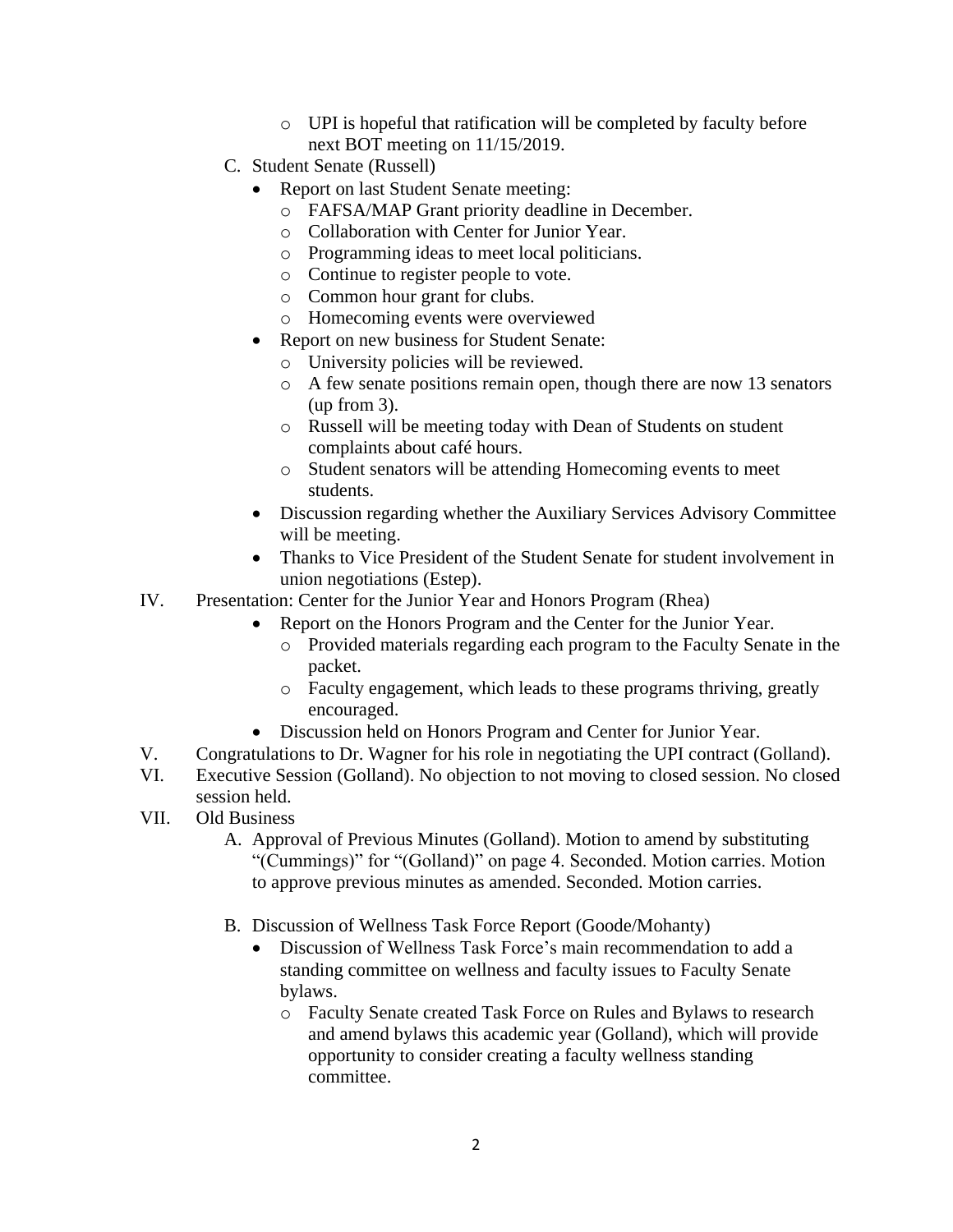o Motion to commit this matter to the Task Force on Rules and Bylaws to consider creating this as a standing committee. Seconded. Motion carries.

## VIII. Internal Reports

- A. Committees
	- 1. Executive (Golland)
		- Report included in packet.
		- Attended service to former Board of Trustees Chair Jack Beaupre.
		- Appointment to IPC Vacancy (Golland). Executive Committee moved and seconded appointment of Dr. James Vining to fill to Vujaklija vacancy on the Institutional Policies Committee (caused by her appointment as co-chair of APRC). No objection. Motion carries.
	- 2. Curriculum (Tymkow)
		- Report included in packet.
		- Reminder of Curriculog workshops on October 24 and October 31.
		- Recommendation that faculty who have attended prior trainings attend these as well because of updates available on Curriculog.
		- Additional date for training requested because the College of Business is meeting on October 31.
		- Guidance on designating hybrid courses will be covered in presentation.
		- Syllabi for on-ground courses has been revised.
		- There are approximately 50 syllabi left for approval by UCC.
	- 3. Policies (Boland-Prom)
		- Report included in packet.
		- Land Use Policy (Policy 40) will be available soon.
		- Change to Student Conduct Policy (Policy 4) regarding cannabis will be necessary before January 1.
	- 4. Program Review (Kresse/Vujaklija)
		- Report include in packet.
		- Dr. Colleen Sexton spoke to the committee at the last meeting to discuss tasks.
		- Only one program to review this year.
		- Chairs will attend Higher Learning Commission accreditation summit.
		- Committee is currently looking at general education requirements.
	- 5. General Education (Zell/Tweddle)
		- Report included in packet.
		- GSU publicly proclaims that freshman take a math class in their first semester through the Smart Start program, but less than 50% of freshman took math this semester because there were not enough seats available in daytime courses. Seats will be reserved in math classes going forward to ensure freshman can enroll.
		- Advisor in residence is now in at Prairie Place since September.